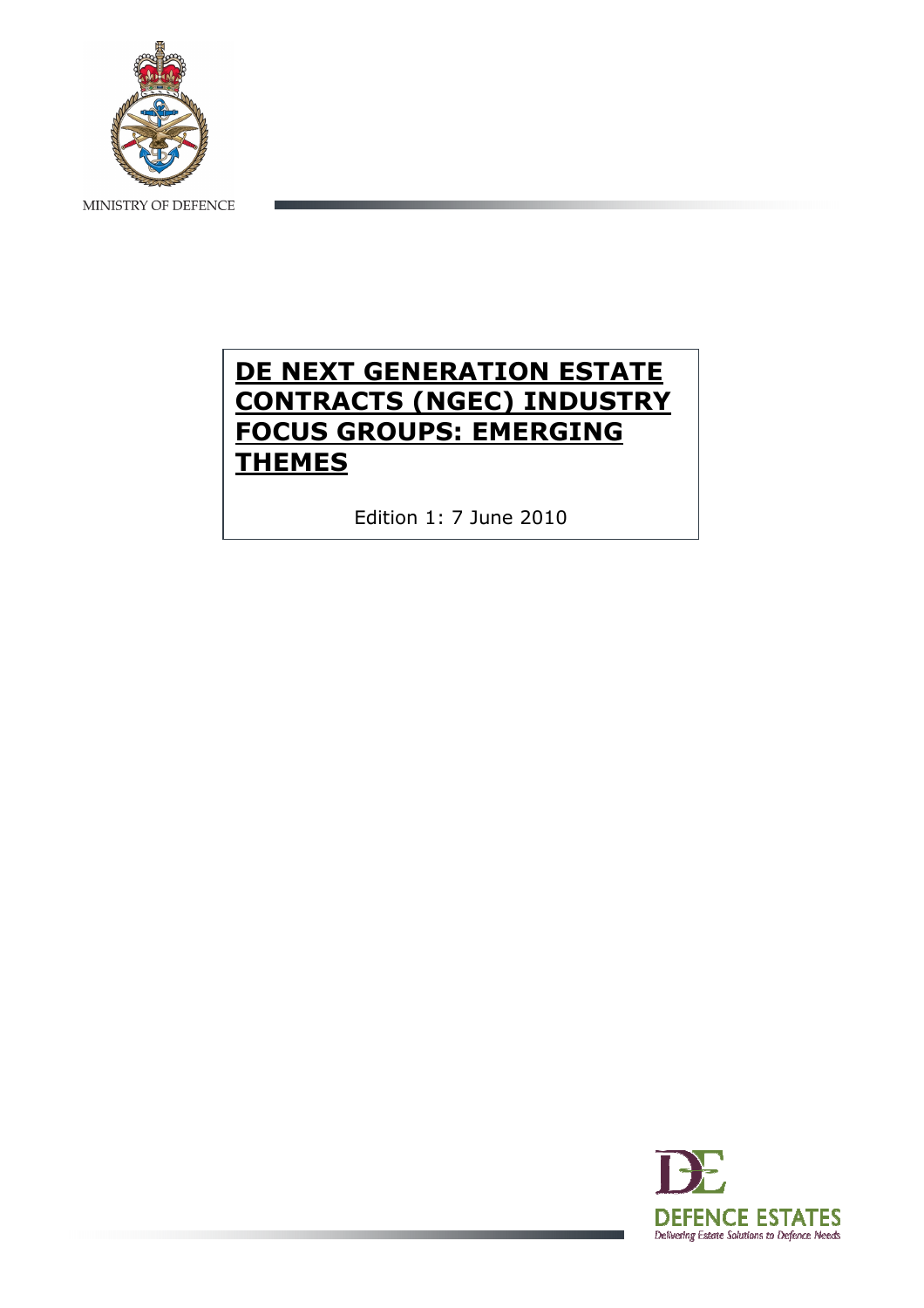#### Background

On 4-5 May 2010 the NGEC team hosted representatives from more than 60 companies to discuss the future commercial arrangements for the Defence estate across 11 areas of contract development. The aim was to harness industry expertise and best practice, to inform development of the future contracts.

This document provides an overview of the themes that emerged from the initial round of discussions. These themes are intended to inform and guide – but not to dictate – the development of the future contracts.

There is therefore no guarantee that any detail discussed in the Industry Focus Groups will be taken forward into the next stage of the NGEC programme.

#### Group 1: Defining the requirement

How DE should present what is needed from suppliers

- Current challenges factors such as the forthcoming Strategic Defence Review and the uncertain funding environment will present a challenge for DE in defining future commercial requirements
- Funding options the various options for contract funding, ranging from defining and funding a minimum service level with defined work packages added on, up to defining top-level requirements for contract outputs (e.g. a wellmaintained operational military base) with industry bearing the financial risks of delivery
- MOD role the role that MOD plays in the commercial arrangements will vary depending on the contract model, from being highly involved where minimum service level contracts are concerned, to being much less involved where output level contracts are in operation
- Asset data the importance of condition data in making a contract bid, and the option for DE to provide "warranted" (accuracy guaranteed) condition data
- Contract change the need for a clear methodology for planning and agreeing changes to contract outputs with industry partners

#### Group 2: Change control & minor new works

How to manage the injection of extra work into contractual requirements

- Pricing models the use of target pricing, firm pricing, and multi-pricing, and their suitability for different types of work
- Injected work how to determine firm prices for injected work across a range of value bands, the option of splitting out basic service requirements, and delivering the injected work through a mix of prime contracts and framework arrangements
- Clarity the need for clear statement of what the MOD requires from its industry partners, and including of its base requirements
- **Lean approach** the wisdom of ensuring that engagement is appropriate to the project (e.g. sufficiently early) and bureaucracy is kept to a minimum

#### Group 3: Risk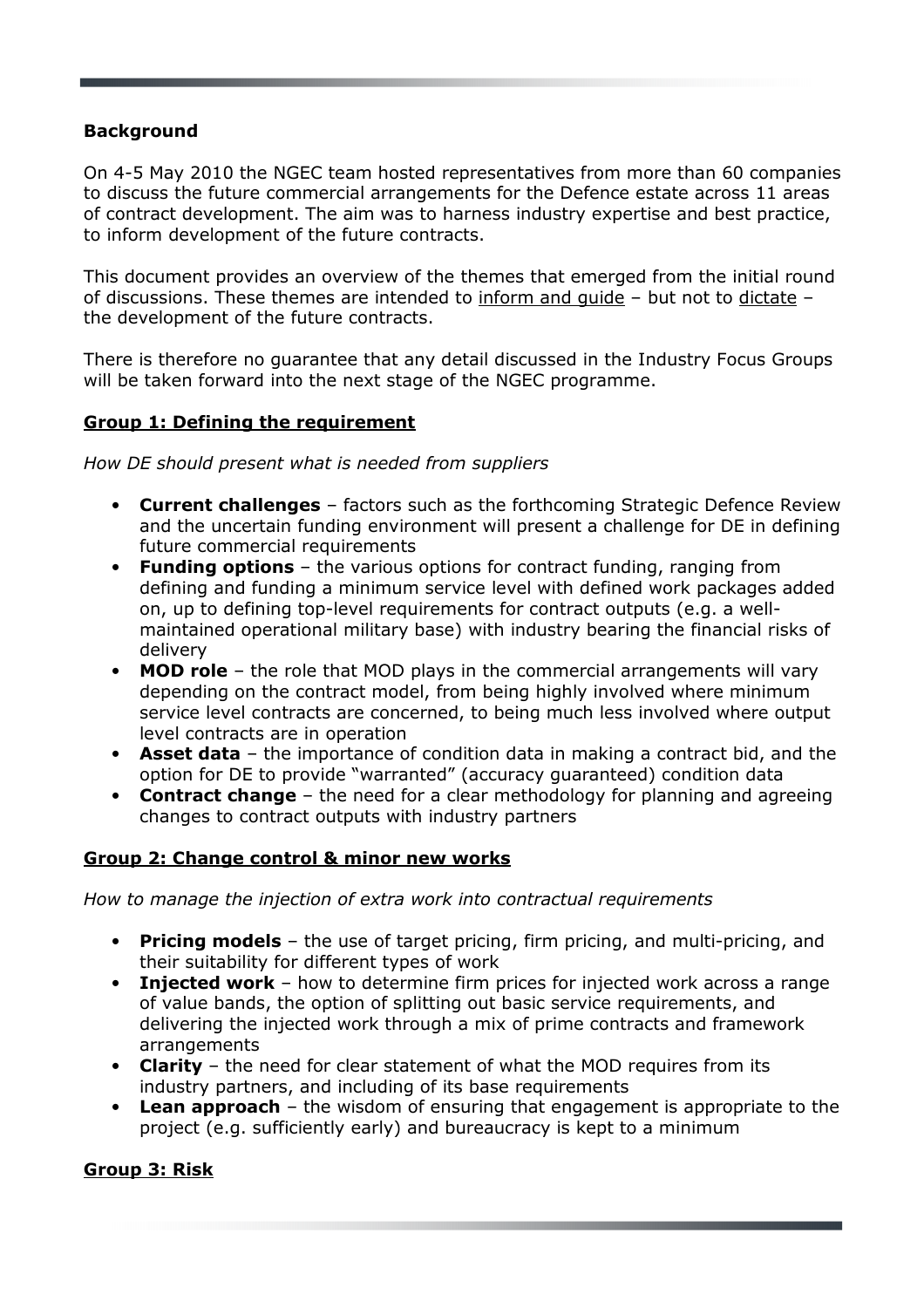#### How to identify key risks, and manage and mitigate their impact on supplier performance

- **Estate information** the level of detail required by industry to undertake risk management during bidding, mobilisation, and steady state, and the general requirement for accurate, comprehensive data that is easily available on a fair and level basis to all bidders
- Stakeholder engagement the need for clear and comprehensive engagement to ensure that end-user requirements are understood, to address vested interests and reduce future change to contract outputs
- **Terms & conditions** the need to adopt appropriate procurement terms  $\&$ conditions to suit the type and value of work in question, to avoid unnecessary extra costs which could add to overall risk

## Group 4: Tender pricing structure

How to provide prices for the work that DE needs in a climate of uncertain funding levels

- Injected work the methods for managing the contracts and any injected work, such as management by a contractor, or management by a consultant who provides recommendations on how to deliver each package of work
- Modular pricing use of a system of delivery based on work packages which can be either added or removed, with an associated increase or decrease in the level of risk borne by the MOD (i.e. the greater the level of work, the more MOD can specify its required outputs and pass over more risk to the contractor)
- Full package pricing ways of pricing the full package, either against availability of the required outputs or against performance standards, with the injection of minor new works treated as a change to the full package
- Tendering costs the costs of tendering with a range of different variations of price according to risk level will be expensive and time consuming for industry to provide
- Clarity of requirement the less specific the MOD is about what it requires, the greater the cost for industry in tendering, and for MOD over the lifetime of the contract

## Group 5: Assurance

What governance is needed to demonstrate and provide evidence that a service has been delivered as contracted

- **Purpose of assurance** to provide opinion or expression of confidence on whether the specified requirements are being met, with a view to identifying areas for improvement"
- NGEC Assurance Principle AIM: Assess, Improve, Monitor
- Cultural change closer working between the MOD and industry on assurance activity, with joint effort and shared findings, and the importance of linking and finding synergies between contractors' quality management systems and DE performance reporting; also creating links between assurance teams and those areas being reviewed such that there is more dialogue, creating better mutual understanding enabling effective action plans to be developed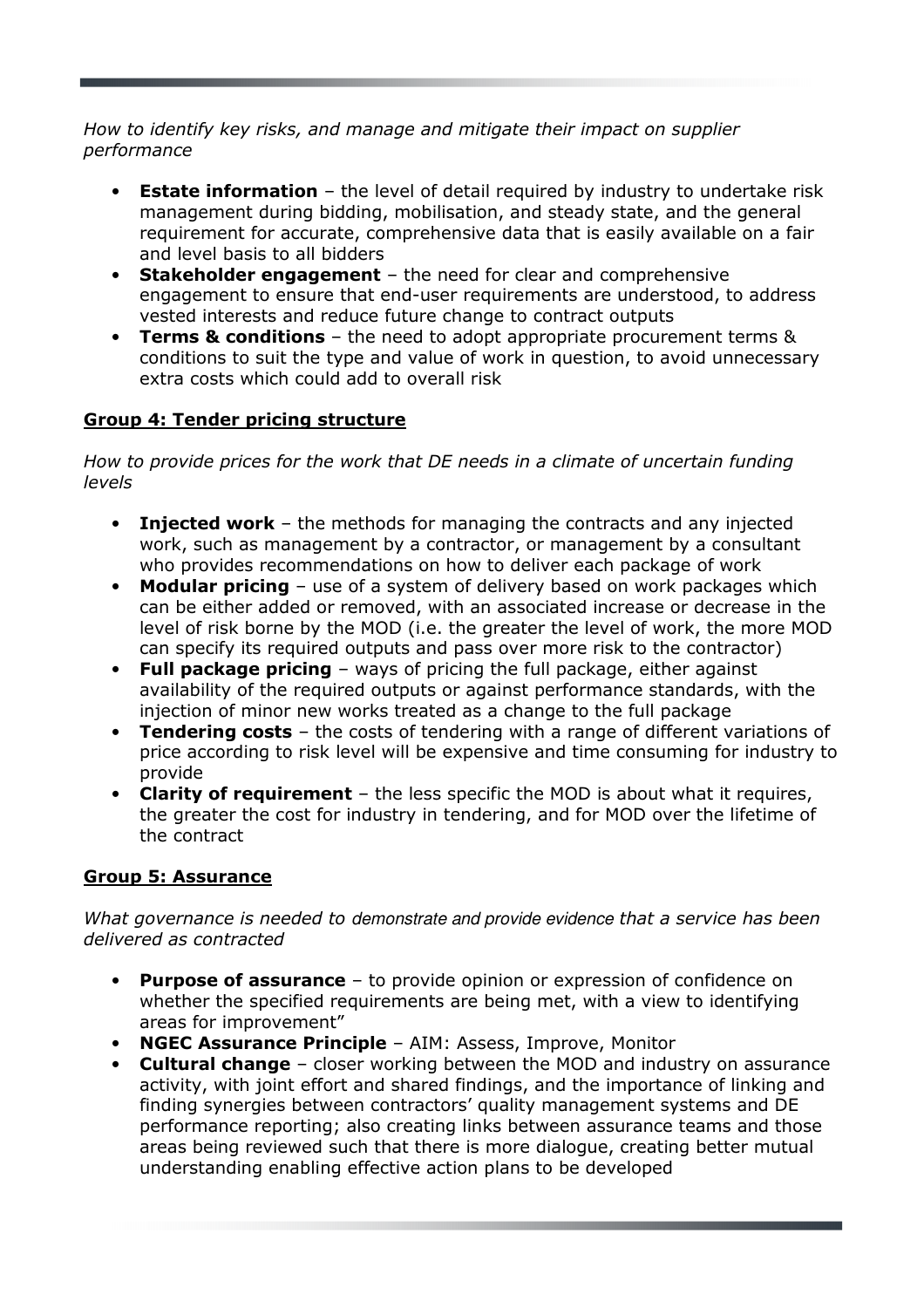- Outcomes effective outcomes from assurance activity should include a reported statement of whether the specified requirements are being met, agreed action plans where improvements are identified, and adjustments to risk registers accordingly to highlight risks to delivery. There should always be an appropriate follow up to see what progress / improvements have been made.
- **Regular reviews** the need for regular reviews of contract specifications to ensure that they remain appropriate, relevant and flexible, and to ensure that assurance activity is appropriate and informative
- **Risk review** the need for close integration of Risk and Assurance should be encompassed – they are members of one family
- **People** the importance of looking not just at the work being completed, but the conduct of the people doing it, including their qualifications, certificates of work and equipment (e.g. gas safety certificates), and the quality of their workmanship, to provide a better chance to remedy any weakness and identify follow-up action
- **Real-time assurance** the need for audit teams to provide feedback during their assurance activities, to improve common understanding of issues, and to take into account actions already in hand to improve weakness and to enable the assurance team to identify and then communicate existing areas of good practice
- **Layered approach** operational, looking at day-to-day transactional activities; management, looking at higher-level strategic reviews of delivery and performance; deep audit, taking a specific issue and taking an in-depth look at it, perhaps across several contracts

## Group 6: Relationship management

The working dynamics between DE, its customers, its suppliers and the supply chain

- Early engagement between all parties recognition that it takes time to bring a team together, align customer and supplier objectives, and build awareness of what is required across the board
- Understanding the MOD structure the need for an adequate level of understanding throughout the supply chain of the MOD structures and processes, including a clear definition of the customer in the process
- **Understanding contract scope**  $-$  the need for an appreciation of how the defined scope of a contract actually impacts in practice on the ground
- Mutual respect, fairness, honesty appreciation of the constraints and challenges faced by both sides of the commercial relationship, and the reality of their impact on outcomes, absorbing and acting on what is being said, and ensuring that risk is managed fairly
- Consistency of training, culture, understanding delivering consistent packages across industry to ensure consistency and shared values across the contracts and cascaded down the supply chains, and common understanding of what is happening and of the big picture
- **Defining top-level relationships** the importance of establishing the dynamics of senior-level relationships (including between DE and its supplier), the importance of defining leadership/ownership and its impact on the quality of relationships at other (lower) levels
- **Defining the customer** acknowledging and managing trade-offs in the tripartite structure (DE – end-user – contractor), and potential mismatches between DE corporate targets and aims and end-user requirements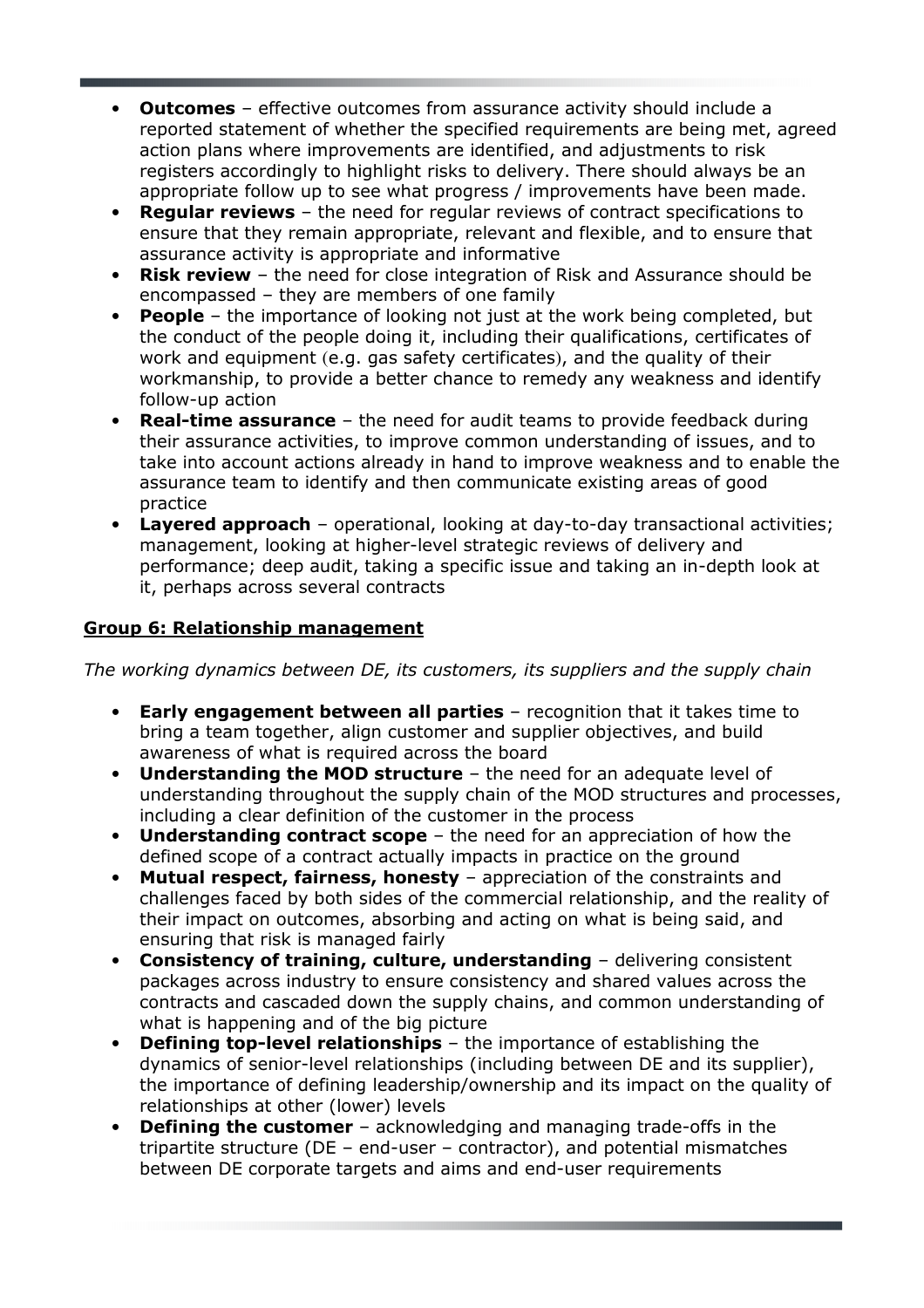- **Measuring relationships** the need for tough, robust, but achievable key performance indicators that are consistent across all contracts, irrespective of length, and which properly demonstrate the success or failure of the relationship; the frequency of those measurements, the importance of regularly measuring how relationships are developing over the life of contract, and threeway measurement
- **Continuity** what is needed to ensure that key managerial relationships remain in place over the life of a contract, and guaranteeing that management and other key staff in place during tender are those who will work over the life of a contract
- **Managing expectations and change**  $-$  the need to ensure that as contract requirements change, information is made available at all levels of the supply chain to manage expectations and ensure the right level of resourcing is available; importance of clarity on the relationship between funding levels and outputs, and meeting customer satisfaction
- **Delivering as tendered** recognition that a sales pitch doesn't quarantee results over time, and the need to test the dynamics of the whole supply chain – not just at a senior level – as part of the tender, as well as managing relationships during the operational phase
- **Dispute resolution** how to manage disputes locally, formal dispute resolution process, and managing the impact on operational activity
- **Evolving best practice** the need for best practice among the trades (architects, engineers, soft FM, etc) to be shared as it evolves across the supplier community, perhaps through a standing committee

## Group 7: Pricing & incentivisation

How to incentivise suppliers and supply chains within financial constraints

- Use of firm price will require MOD to be definite with its requirements, and provide detailed data on asset condition data, puts greater emphasis on relationship between MOD and prime contractor, and on the contractor's culture, and transfers more risk over to the contractor
- **Innovation** firm price can stifle innovation, so a bonus scheme for excellent performance against a robust set of key performance indicators could be an alternative
- Maximum Price Target cost provides incentive to innovate and improve efficiency. Will also encourage sharing of best practice and clarity on risk ownership, but if there was a requirement for open book accounting that would increase overheads
- **Future injections** stated contract outputs should include an estimate for new works, to ensure that the contractors retains the capability to take on new work, with risk shared between DE and contractors
- Pricing low-value/high-value work varying use of firm price and target cost, according to the value of the work, to minimise management overheads
- Capital works the pros and cons of using firm price against target cost; importance of early engagement with contractors as the requirement emerges; importance of retaining a skilled and motivated supply chain; and benefits of providing a number of contractors with repeat business enabling them to improve efficiency
- **New Engineering Contracts (NEC)** the benefits of introducing an industry standard, including to ensure fair terms and conditions for the supply chain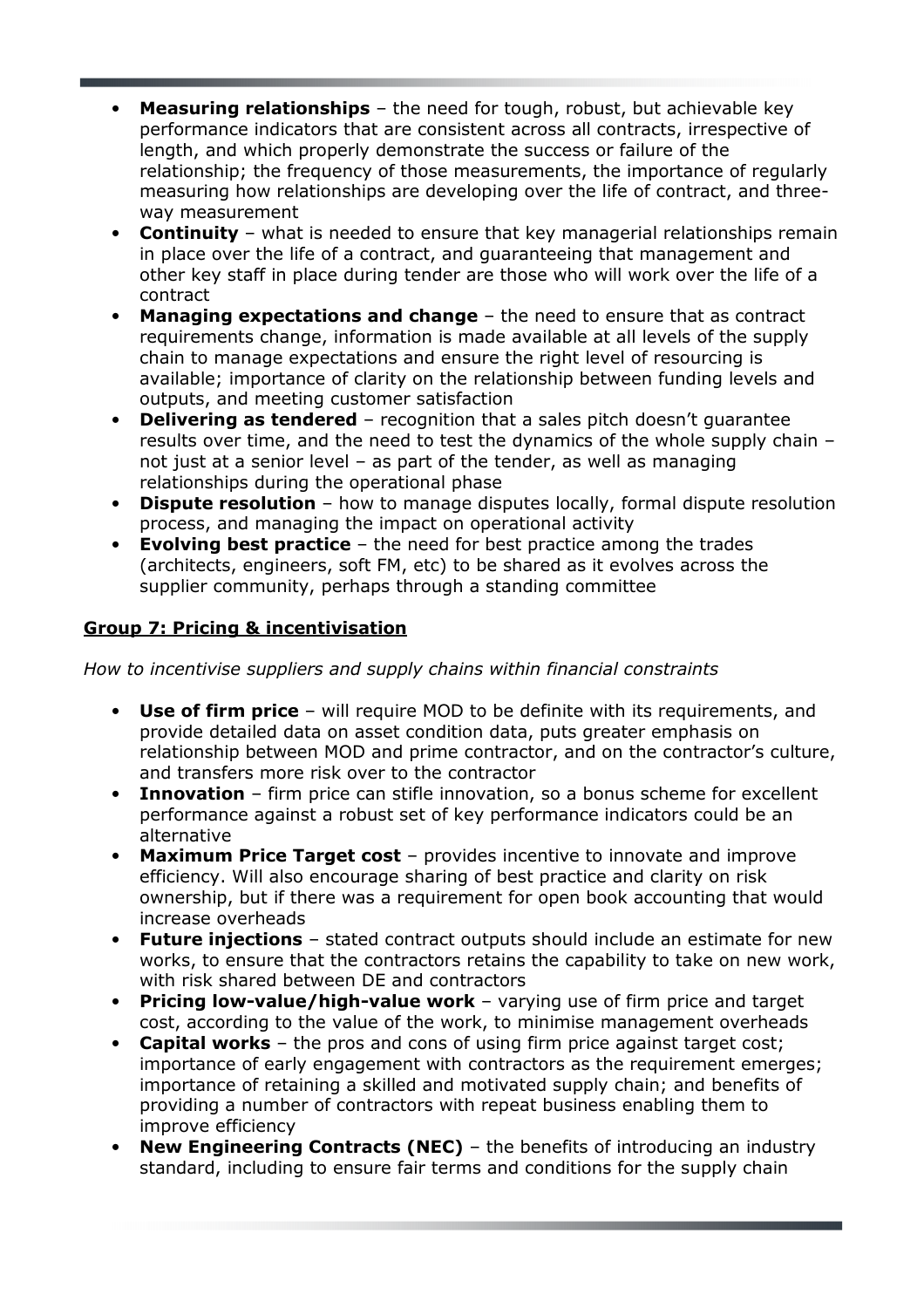## Group 8: Sustainability & energy

How to factor these important considerations into the contract terms and conditions

- Performance indicators introducing criteria that are standard across all the contracts, to ensure MOD requirements are set out clearly and equitably
- Sustainability targets the importance of reflecting the other areas of sustainability performance beyond energy, such as biodiversity, community engagement, water and waste management
- Access to energy systems the need for contractors to have full access to internal systems in buildings to facilitate the introduction of low-carbon measures in facilities managed and maintenance
- Benchmarking and industry standards using the first year to gather data and set targets, with a regular review; possible use of DE contractor league tables to incentivise performance and use of industry standards for performance measurement
- Work area targets the importance of setting sustainability targets within each type of work (construction, repair/maintenance, operational usage)

#### Group 9: Estate management

How industry experience can be integrated into Defence estate decision-making

- Role and responsibilities setting out clearly what is expected of each stakeholder involved in management of the estate
- **Metrics** setting our a coherent set of performance measurements to reflect both the performance of the estate (e.g. on energy, sustainable development etc) and of the contractor (i.e. on contract delivery)
- Asset data the importance of having coherent data on estate assets to underpin decision-making and service requirements, perhaps through a central data repository
- Contract length  $-$  the positive impact of longer duration on, for example,  $3^{rd}$ party revenue options, and industry investing in areas such as energy management, life-cycle replacements and innovation
- Collation of costing information categorised detail of costs against different asset types, and the role it could play in supporting strategic decision-making, optimising investment in the estate, and managing the impact of budget constraints
- Standardised designs the benefits in the delivery of major refurbishments and new-build projects
- Combined authority the customer and MOD jointly articulating the strategic requirements of the estate, through joint forward planning, coordinated estate rationalisation, and a coherent programme setting out priorities for life cycle replacement, major refurbishments and new build projects

## Group 10: Frameworks

How best to tender and operate communities of approved suppliers

• Approaches to engagement – the different ways of engaging potential bidders for framework projects, such as early engagement against a high-level project